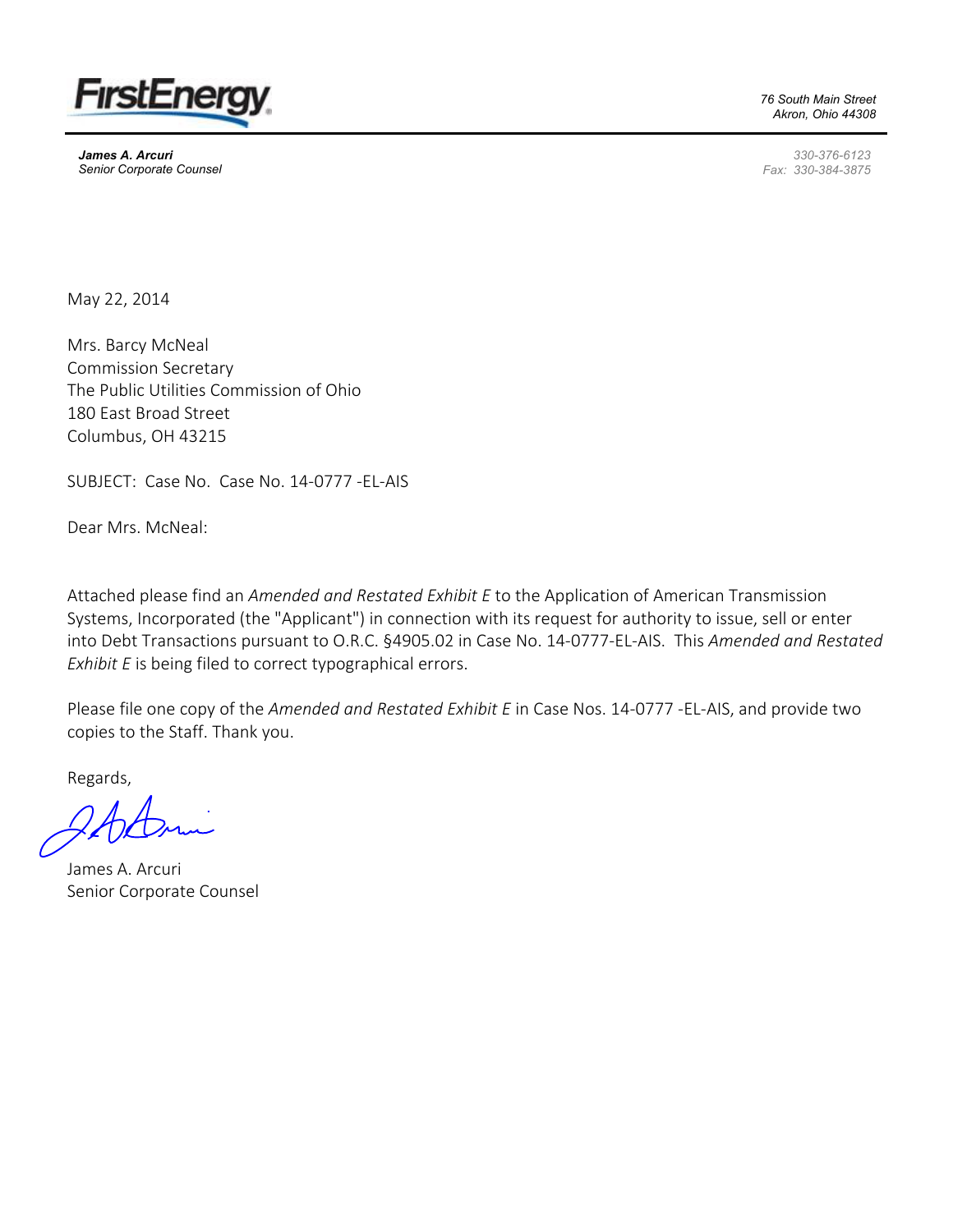## EXHIBIT E

## AMERICAN TRANSMISSION SYSTEMS, INCORPORATED

## Financing Parameters

## Principal Amount: Up to \$450,000,000

- Price to the Company: The Company will receive proceeds equal to the offering price which shall not be less than 96 percent of the aggregate principal amount of the Notes inclusive of any Fees or Commissions indicated below.
- Fees or Commissions: For each series or issue, any underwriting or sales commission or placement fee will not exceed 1.65% of the aggregate principal amount of such series.
	- Interest Rate: The interest rate applicable to the Notes will result in a yield to maturity of the holder thereof which does not exceed 300 basis points above the yield to maturity on United States Treasury Bonds of comparable maturity at the time of pricing or issuance, whichever is earlier.

Maturity: No more than 31 years from the date of issuance.

Redemption Price and Other Terms: For each issue, the optional redemption price will not exceed the greater of (i) 100% of the principal amount of the Notes or Bonds being redeemed and (ii) a make-whole price calculated by reference to the present value of then-remaining scheduled principal and interest payments discounted at a rate derived from the then-current yield on US Treasury securities of comparable maturity. Except to the extent specific limitations are imposed by the terms of the Notes or Bonds as negotiated with the underwriters or purchasers thereof, each series or issue will be redeemable as a whole or in part, at the option of the Company, at any time upon appropriate notice.